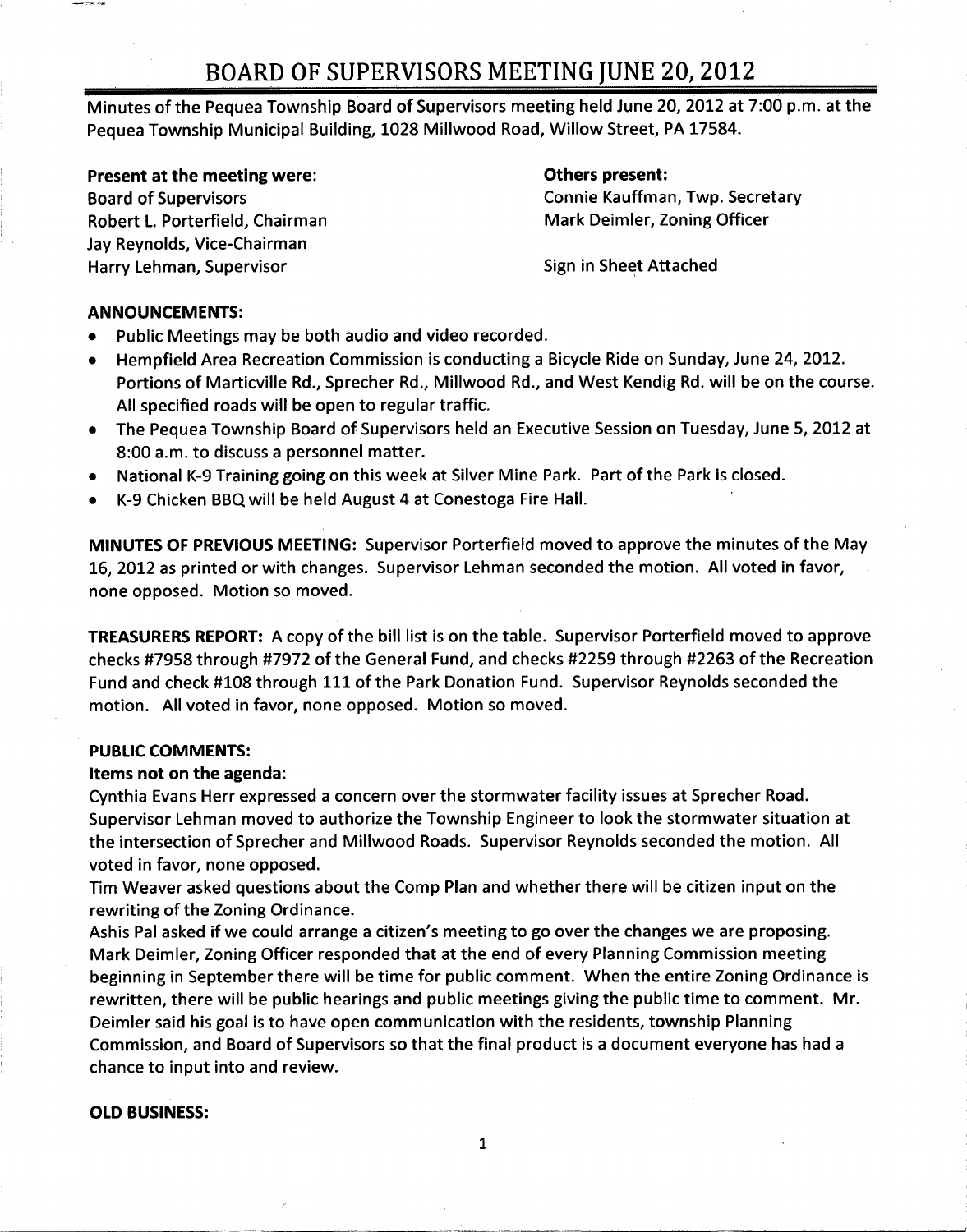## BOARD OF SUPERVISORS MEETING JUNE 20, 2012

- 1. Southern Lancaster County Inter-Municipal Agreement (EMC) next meeting scheduled for June 27 at 7:00 p.m. at Pequea Township municipal building — Supervisor Reynolds said the Memorandum of Understanding has been signed by the three Townships and they hope to finalize the Template for Emergency Management Regionalization Agreement at the June 27<sup>th</sup> meeting.
- 2. Millwood Road Parallel Stormwater Management Supervisor Porterfield said it is up at state and legal counsel and they are reviewing the Agreement.
- 3. Ag Security and Ag Preserve Request for the farm at 1029 Millwood Rd. Mr. Deimler explained<br>that the Ag Preserve Board's Solicitor recommended the "fast track" process. Supervisor Porterfield moved to authorize the Township secretary to advertise the public notice required to begin the Ag Security and Ag Preserve Request "fast track" process for the farm located at 1029 Millwood Road. Supervisor Lehman seconded the motion. All voted in favor, none opposed.<br>Supervisor Porterfield moved to appoint Supervisor Jay Reynolds to the Ag Security Committe<br>act as Chair and to set the date for the T Supervisor Porterfield moved to appoint Supervisor Jay Reynolds to the Ag Security Committee to between July <sup>9</sup> and August 6, 2012 to review the proposal and submit <sup>a</sup> written recommendation to the Board of Supervisors. Supervisor Lehman seconded the motion. All voted in favor, none opposed.
- 4. George Desmond Rezoning Request a special hearing will be held on July 2, 2012 at 6:00 p.m. Supervisor Lehman moved to hold <sup>a</sup> special hearing for the rezoning request by George Desmond on July 2, 2012 at 6:00 p.m. Supervisor Reynolds seconded the motion. All voted in favor, none opposed.
- 5. Draft Ordinance to Amend the Existing Zoning Ordinance Set Date for Hearing Supervisor Porterfield moved to set the hearing date as July 18, 2012 immediately following the next regularly scheduled Board of Supervisors Meeting for the Draft Ordinance to Amend the Existing Zoning Ordinance. Supervisor Reynolds seconded the motion. All voted in favor, none opposed.
- 6. Rewrite Zoning Ordinance Update on Comp Plan and Dennis Gehringer Proposal Mr. Deimler said that in Dennis Gehringer's opinion the Comp Plan does not need amended. Mr. Deimler said he can move forward with preparing <sup>a</sup> contract before the next Board meeting. Supervisor said that in Dennis Genringer's opinion the Comp Pian does not need amended. Twr. Deimi<br>he can move forward with preparing a contract before the next Board meeting. Supervisor<br>Lehman pointed out that Mr. Deimler's contract he can move forward with preparing a contract before the next Board meetii<br>Lehman pointed out that Mr. Deimler's contract will now be in the approxim<br>\$20,000.00 plus attorney fees since the Comp Plan does not need amended.

### NEW BUSINESS:

- 1. Earned Income Tax / Act <sup>32</sup> Update Supervisor Lehman read the ACT <sup>32</sup> Update report from Lancaster County Tax Collection Bureau and explained that our Earned Income Tax distributions reduced our equity and will continue to impact our balance sheet through 2013.
- 2. Accept the resignation of Ryan Dings from Planning Commission Supervisor Porterfield moved to accept the resignation of Ryan Dings from the Pequea Township Planning Commission. Supervisor Reynolds seconded the motion. All voted in favor, none opposed.
- 3. Accept the resignation of William McCord from Planning Commission— Supervisor Porterfield moved to accept the resignation of William McCord, Jr. from the Pequea Township Planning Commission. Supervisors Reynolds and Lehman seconded the motion. All voted in favor, none opposed. Supervisor Porterfield moved to authorize the Township Secretary to develop an advertisement to be placed in the newspaper accepting letters from those who would be willing to serve on the Pequea Township Planning Commission. Supervisor Lehman seconded the motion. All voted in favor, none opposed.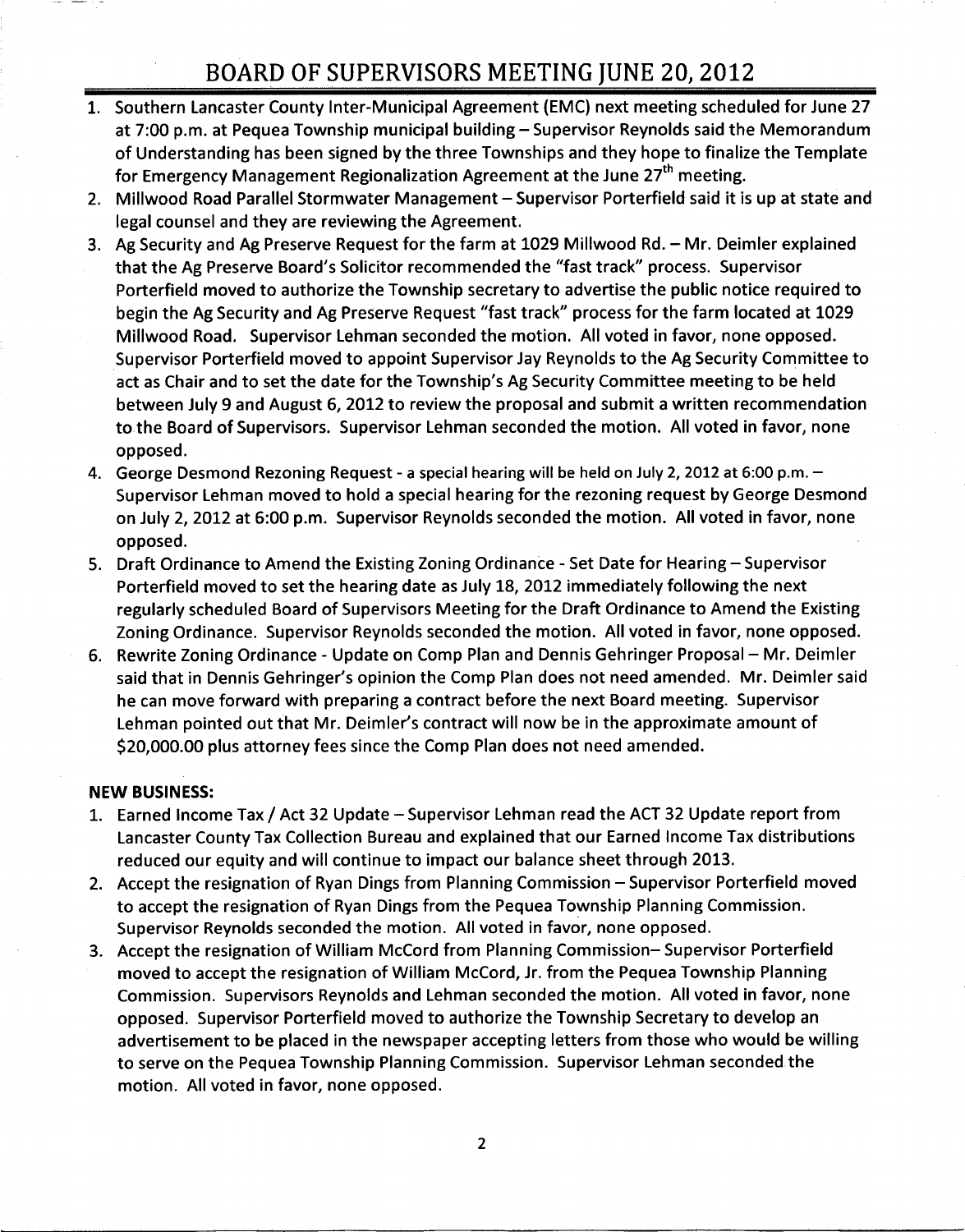# BOARD OF SUPERVISORS MEETING JUNE 20, 2012

4. Herrville Road Stormwater System Construction Bid Acceptance & Funding— Supervisor POTITING OF SOT ERVISORS MEETING JONE 20, 2012<br>Herrville Road Stormwater System Construction Bid Acceptance & Funding– Supervisor<br>Porterfield explained that we only have approximately \$45,000.00 in the budgeted category fo Herrville Road Stormwater System Construction Bid Acceptance & Funding-Supervisor<br>Porterfield explained that we only have approximately \$45,000.00 in the budgeted cate<br>Stormwater Ditches. The lowest bid amount was \$98,650. Porterfield explained that we only have approximately \$45,000.00 in the budgeted category for<br>Stormwater Ditches. The lowest bid amount was \$98,650.00. We would need to move<br>\$53,650.00 from the General Fund Retained Earnin Stormwater Project category.

<sup>A</sup> brief recess took place at 7:56 p.m. while the Secretary updated the Resolution #362 -2012 Template.

The meeting reconvened at 8:02 p.m.

Supervisor Porterfield moved to adopt Resolution #362 -2012. Supervisor Lehman seconded the motion. All voted in favor, none opposed.

Supervisor Porterfield moved to award the contract for Stormwater System Construction for motion. All voted in favor, none opposed.<br>Supervisor Porterfield moved to award the contract for Stormwater System Construction fo<br>Herrville Road to Snyder & Mylin Excavating, Inc. for a Total Cost of \$98,650.00. Superviso Lehman seconded the motion. All voted in favor, none opposed.

- 5. Lancaster County Local Bridge Inspection Program Supervisor Porterfield moved to execute the Participation Agreement for Pequea Township to allow the Commonwealth of Pennsylvania to conduct the required bridge inspections in accordance with Act No. 44 of March 30, 1988. Supervisor Lehman seconded the motion. All voted in favor, none opposed.
- 6. Replacement of Galvanized Pipe at Township Fuel Tank Supervisor Lehman moved to replace the two pieces of pipe provided to us by Jay R. Reynolds for vent pipe repair. Supervisor Porterfield seconded the motion. All voted in favor, none opposed.
- 7. Resolution = 2012 and Disposition of Records Supervisor Porterfield moved to adopt Resolution 363 -2012 for the disposition (destruction) of certain Pequea Township records itemized on the attached sheet dated June 22, 2012. Supervisor Lehman seconded the motion. All voted in favor, none opposed.
- 8. Letter of Credit Reduction Summerfield Supervisor Lehman moved to reduce the letter of credit for Summerfield Development by \$74,108.00 to a new amount of \$529,834.80. Supervisor Reynolds seconded the motion. All voted in favor, none opposed.

### DEPARTMENTAL REPORTS:

Road Crew — Report on file. Roadmaster Porterfield said Willow Street Fire Company requested the use of our crack seal machine and said the ARLE Grant has been applied for as <sup>a</sup> means to pay for the Herrville Road Stormwater Project.

Zoning/Code Officer – Report on file. Mark Deimler added the McMichael case was appealed and is Herrville Road Stormwater P<br>**Zoning/Code Officer** – Repor<br>now in the Solicitor's hands.

Southern Regional Police Department —May Monthly Report is on the table. Chief Fiorill gave the report.

Southern Regional Police Commission — May Meeting Minutes are on the table. Southern Lancaster County Inter - Municipal Council — Minutes are on the table. Emergency Management Coordinator —

### ADVISORY BOARD REPORTS:

Pequea Township Planning Commission — Meeting held June 7, 2012.

Pequea Township Zoning Hearing Board — No meeting held in June.

Pequea Township Park & Recreation Board — Meeting held June 13, 2012. Minutes are on the table. Supervisor Lehman made <sup>a</sup> correction to the draft minutes.

3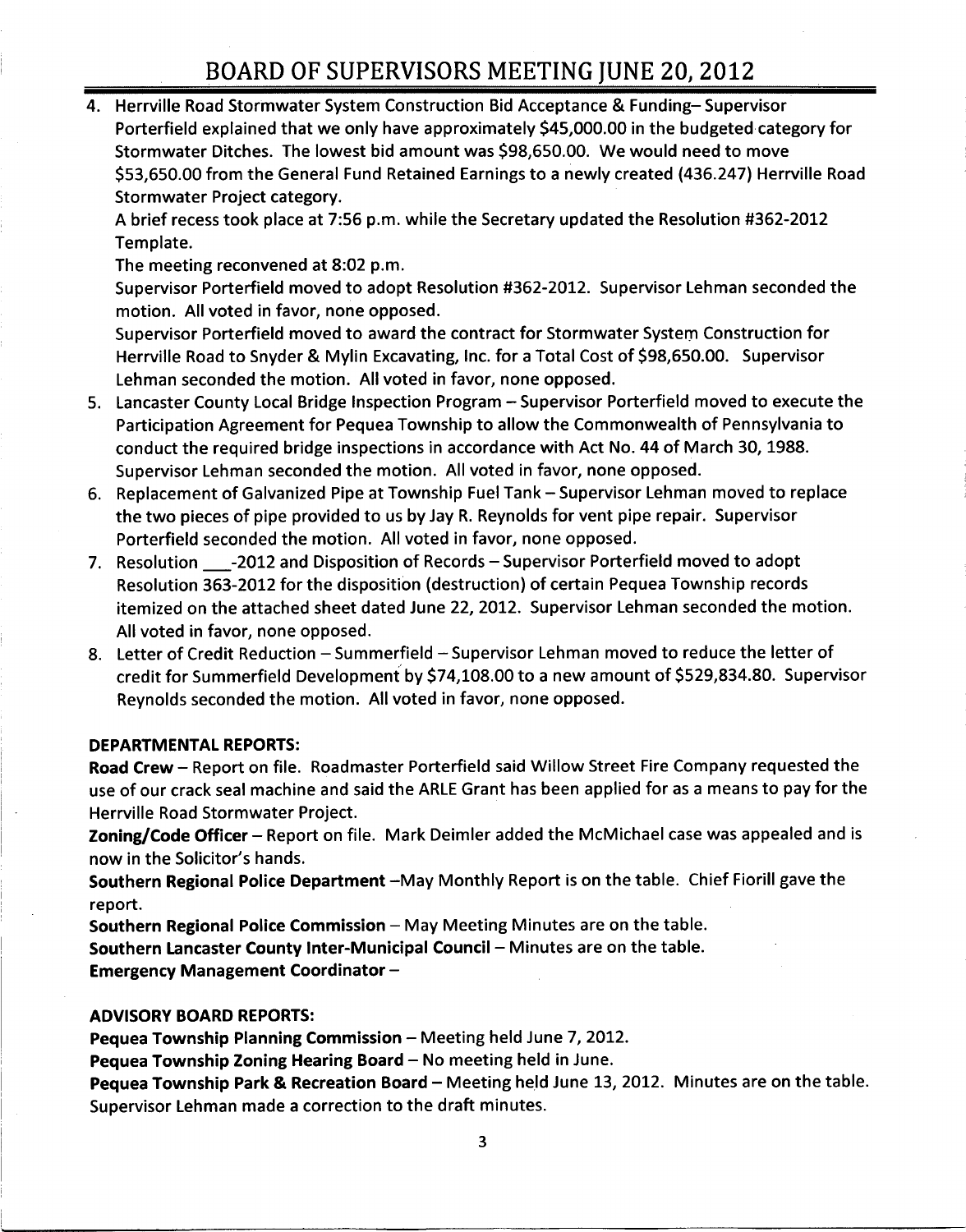MEETING ADJOURNED: The meeting adjourned at 8:21 p.m.

Respectfully submitted,

Cencio Ki

Connie Kauffman, Township Secretary